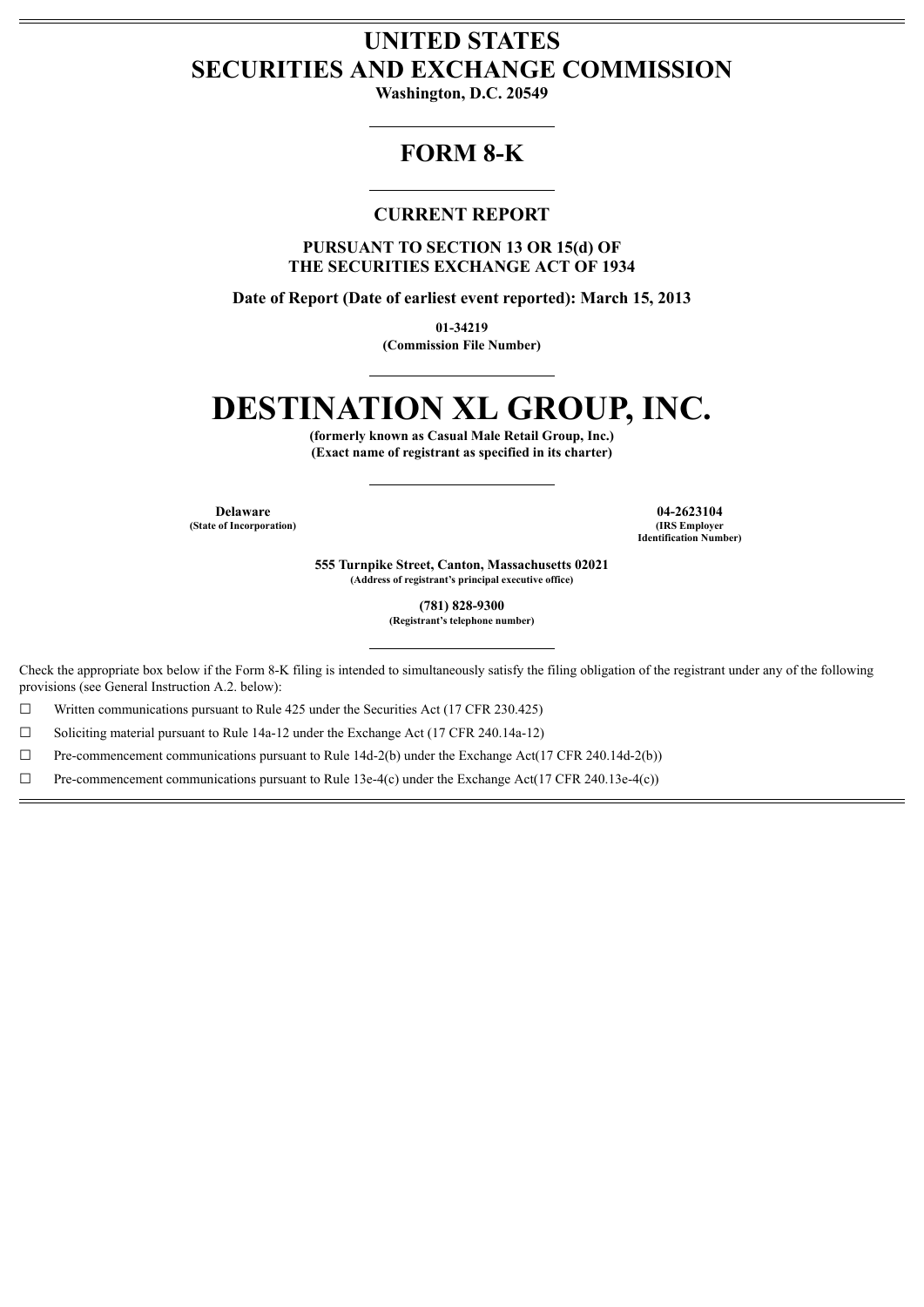# **Item 2.02 Results of Operations and Financial Condition.**

On March 15, 2013, Destination XL Group, Inc. (the "Company") issued a press release announcing the Company's operating results for the fourth quarter and fiscal year 2012. The Company also provided guidance for fiscal 2013. A copy of this press release is attached hereto as Exhibit 99.1.

## **Item 9.01 Financial Statements and Exhibits.**

(d) Exhibits

| Exhibit<br>No.<br>$\sim$ $\sim$ | Description                                                                             |
|---------------------------------|-----------------------------------------------------------------------------------------|
| -99.1                           | Press release announcing operating results for the fourth quarter and fiscal year 2012. |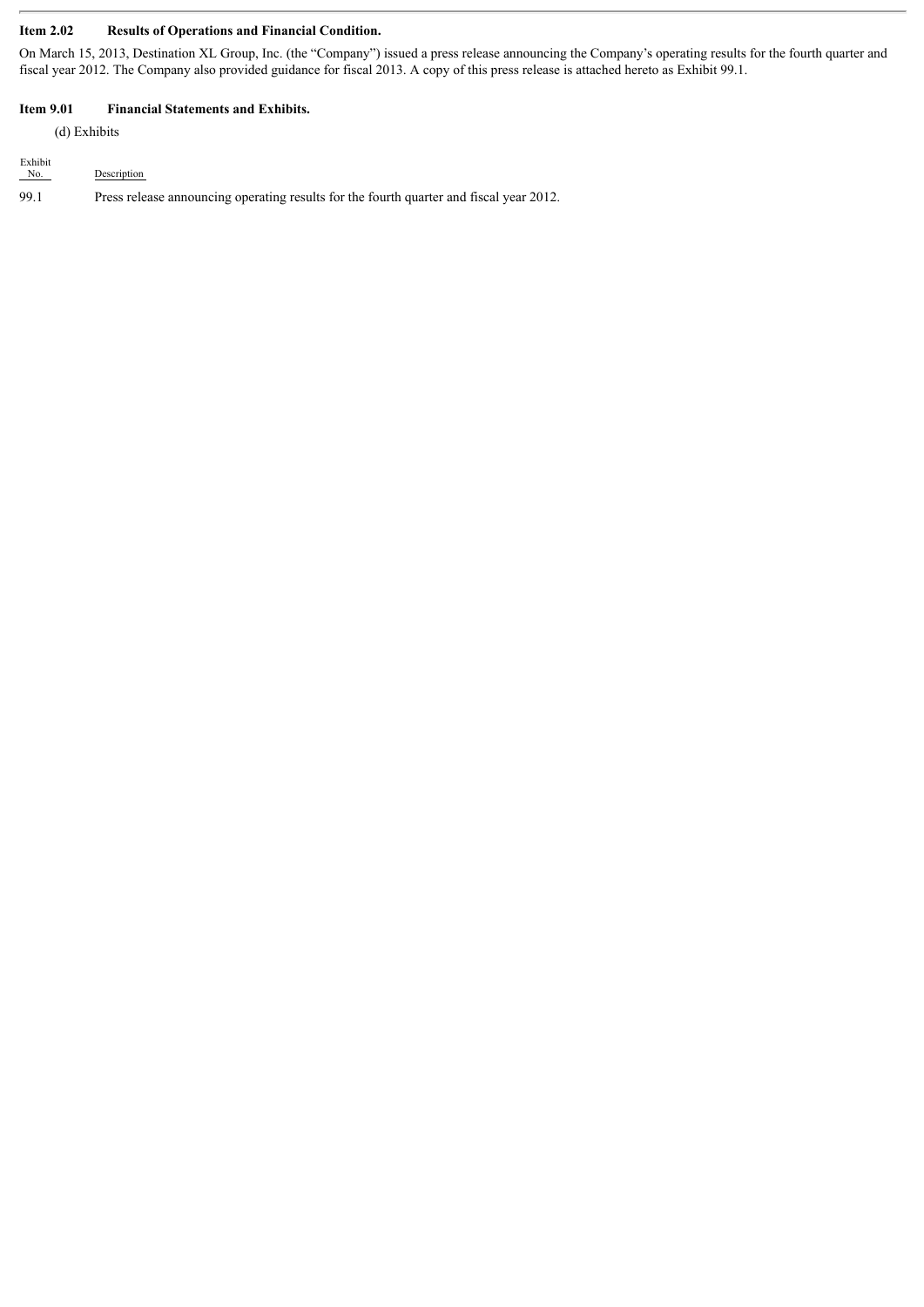SIGNATURES

Pursuant to the requirements of the Securities Exchange Act of 1934, the registrant has duly caused this report to be signed on its behalf by the undersigned, thereunto duly authorized.

# DESTINATION XL GROUP, INC.

By: /s/ DENNIS R. HERNREICH

Name: Dennis R. Hernreich Title: Executive Vice President and Chief Financial Officer

Date: March 15, 2013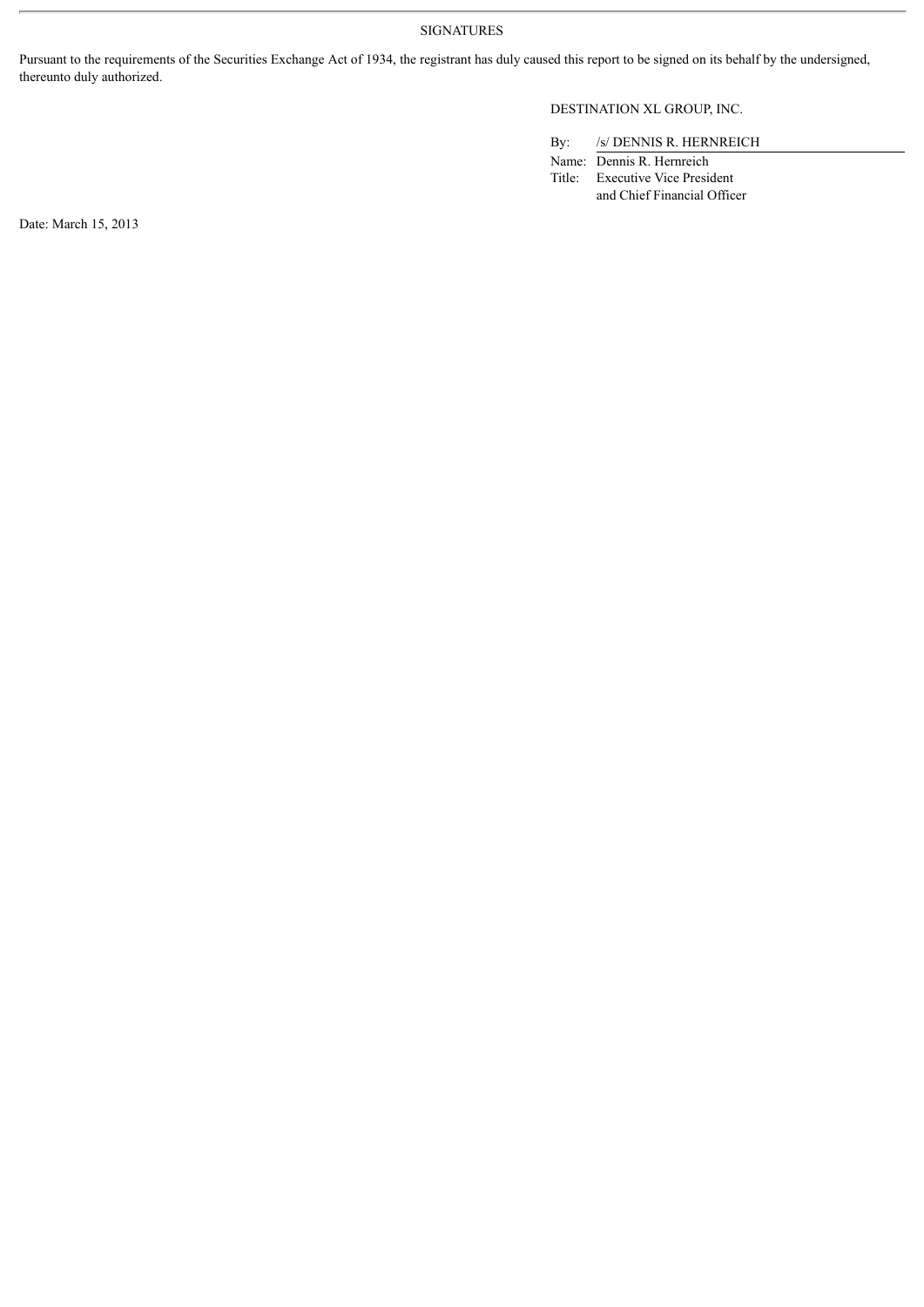

Jeff Unger Vice President Investor Relations (561) 482-9715

#### **Destination XL Group, Inc. Reports Fourth-Quarter and Fiscal 2012 Financial Results**

*Destination XL Retail Store and E-commerce Platform Drive Sales Growth; New DXL Marketing Campaign Expected to Increase Market Awareness Significantly; Expects 2013 to be Year of Accelerated Progress in DXL Transformation*

CANTON, Mass., March 15, 2013 – Destination XL Group, Inc. (NASDAQ: DXLG), the largest multi-channel specialty retailer of big & tall men's apparel and accessories, today reported operating results for the fourth quarter and fiscal year ended February 2, 2013 ("fiscal 2012").

#### **Highlights**

- Comparable fourth-quarter sales increased 0.5% and total fourth quarter sales increased to \$114.9 million compared with \$111.1 million in the fourth quarter of fiscal 2011. Full year comparable sales increased 1.5% and 2012 total sales were \$399.6 million compared with \$395.9 million in 2011.
- Comparable fourth quarter sales for Destination  $XL^*$  ( $DXL^*$ ) stores were up 15.0%, while comparable fourth quarter sales for Casual Male XL retail and outlet stores decreased 2.3%. In the quarter, the DXL stores represented 18.0% of the Company's comparable retail store sales. Comparable fourth quarter sales from the e-commerce platform increased approximately 13.0%.
- Income from continuing operations, on a diluted basis, for the fourth quarter was \$0.09 per share, as compared to \$0.71 per share for the fourth quarter of fiscal 2011. Adjusted income from continuing operations for the fourth quarter of fiscal 2011, before the reversal of the Company's valuation allowance and trademark impairment, was \$0.08 per share. (See below for non-GAAP reconciliation.)
- For the full year, income from continuing operations, on a diluted basis, was \$0.17 per share compared with \$0.93 per share for fiscal 2011. Before the reversal of the Company's valuation allowance and trademark impairment, adjusted income from continuing operations was \$0.22 per share in 2011. (See below for non-GAAP reconciliation.)
- Opened 14 Destination XL stores and closed 34 Casual Male XL stores in the fourth quarter of 2012, reaching 48 DXL stores at the end of the year towards its goal to transform its business with 215 to 230 DXL stores by 2016.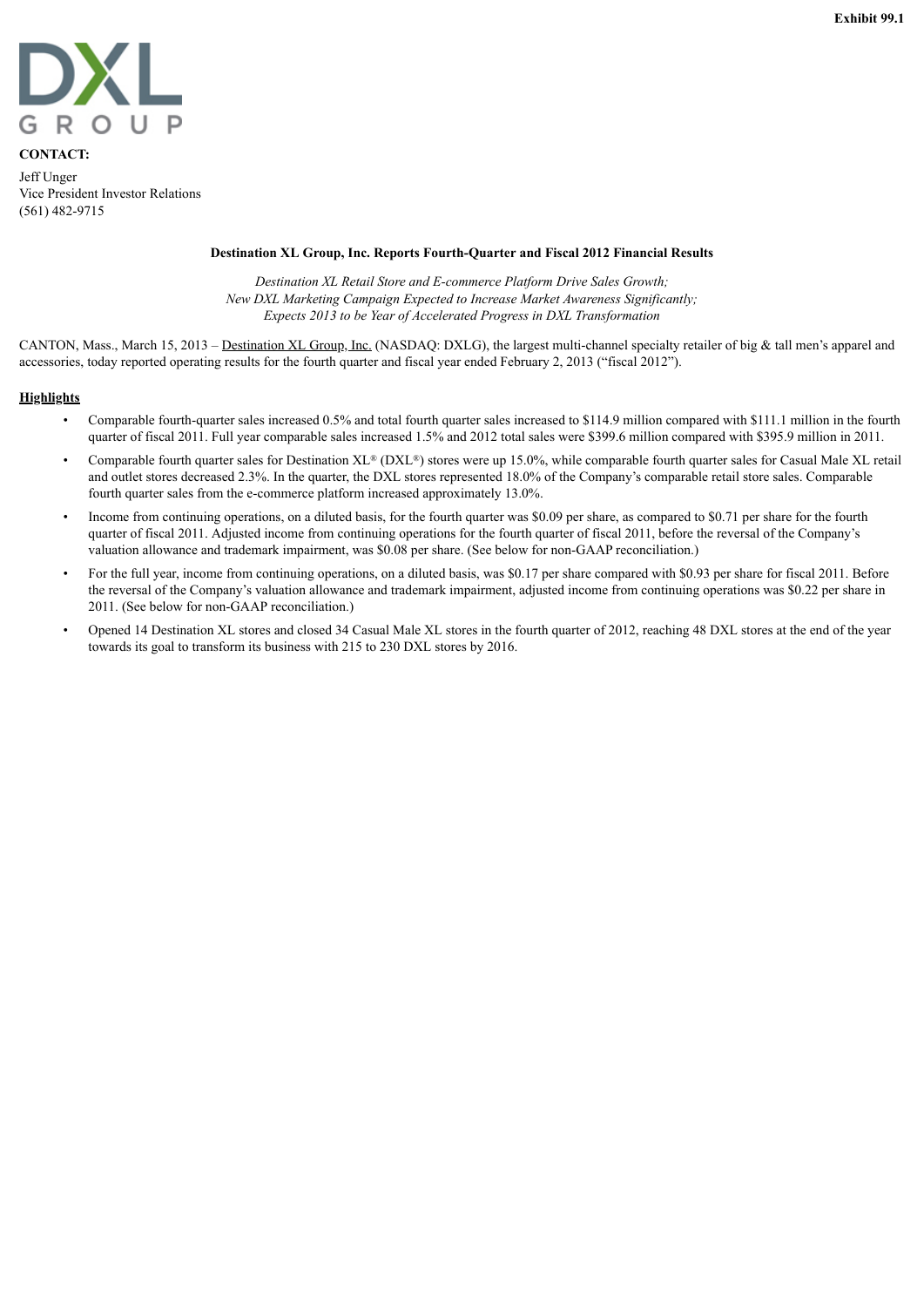#### **Management Comments**

"Our fourth quarter results were consistent with those that we announced in our preliminary fourth-quarter news release on February 27," said President and CEO David Levin. "We are at a critical juncture in our transformation to Destination XL. This year we are accelerating the opening of DXL stores and the closing of Casual Male XL locations in order to begin realizing the benefit of this strategy much earlier than we initially anticipated. We expect to have between 105 and 112 DXL stores open by the end of the fiscal year. While our SG&A costs will increase by approximately \$15.0 to \$17.1 million in 2013 over 2012 due to the accelerated store openings and closings, enhancements to certain aspects of our infrastructure and the implementation of our new marketing campaign, we expect these investments to result in significant financial improvement beginning in 2014."

"To leverage the increased presence of our DXL stores, we will be rolling out a comprehensive national marketing campaign this spring that will define the DXL brand more clearly, expand market awareness and grow our active customer base," said Levin. "The new national marketing campaign is based on the most successful mix of TV, radio and digital marketing in the five regions where we conducted test marketing this past fall. Using the same marketing mix that we plan to roll out nationally in the spring, the test results demonstrated a 15% increase in sales, 24% growth in traffic, 64% new customer purchases, an 84% increase in web traffic and 7% higher web sales. Overall, the test results determined that awareness of the DXL brand increased by 100% in new DXL markets and 38% in established DXL markets, and our "end-of-rack" customer base grew by 38%."

"Fiscal 2013 will be a year of significant investment in the DXL strategy," said Levin. "We anticipate that our capital expenditures to support our aggressive transformation will peak this year at approximately \$45 million, net of anticipated lease incentives. Buoyed by the success of our test marketing and the customer response to DXL thus far, we expect that the combination of the new marketing campaign and the acceleration of the DXL strategy will have a significant and positive effect on our performance in 2014 and beyond. Through the successful execution of our DXL strategy, in 2016 we expect to report sales of more than \$600 million, operating margins greater than 10% and cash flow generation in the range of \$60 to \$70 million."

#### **Fourth-Quarter Fiscal 2012 Results**

#### *Sales*

For the fourth quarter of fiscal 2012, total sales were \$114.9 million compared with \$111.1 million in the fourth quarter of fiscal 2011. Comparable sales for the fourth quarter increased 0.5% compared with the same period of the prior year. On a comparable basis, sales from the retail stores increased 0.5% while the direct business increased 0.6%. The increase in the retail stores of 0.5% was primarily driven by the DXL stores which had a comparable increase of 15.0%, which represented 18.0% of the Company's comparable retail store sales. Excluding the DXL stores, sales from the retail stores decreased 2.3%. Sales for the 53<sup>rd</sup> week of fiscal 2013 were \$5.1 million.

The 0.6% increase in comparable direct sales during the fourth quarter was primarily related to a 13.0% increase in e-commerce sales, which was partially offset by a 49.0% decline from catalogs. In response to lower catalog sales, the Company has intensified its digital marketing efforts, which include emails, web searches, Internet banners, and affiliate sites. During the fourth quarter the Company reduced the number of catalogs distributed by 76.0% with 70.0% fewer impressions.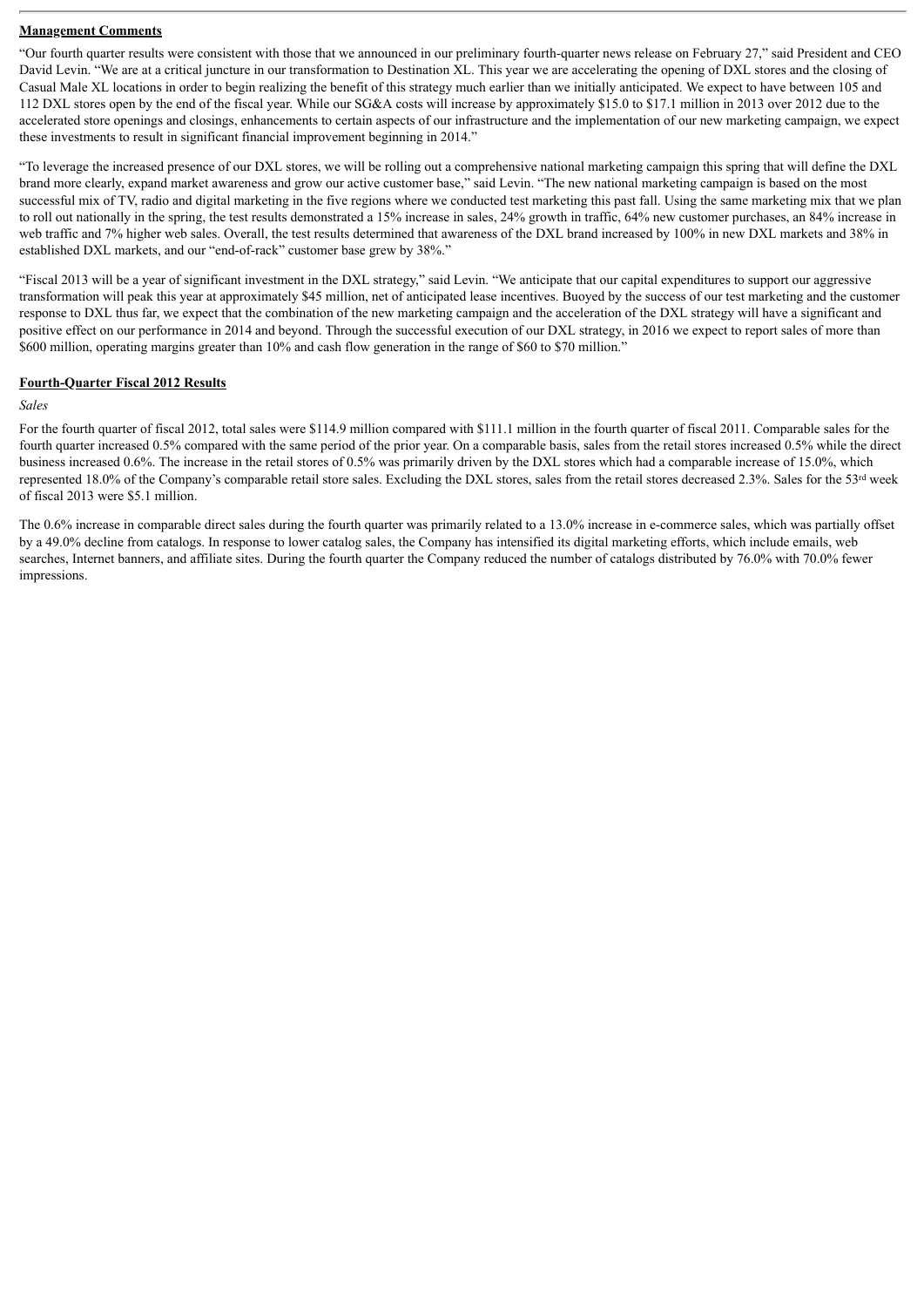For full year fiscal 2012, total sales were \$399.6 million compared with \$395.9 million for full year fiscal 2011. Comparable sales for full year fiscal 2012 increased approximately 1.5%, or \$5.7 million, compared with full year fiscal 2011. This increase consisted of an increase in retail store sales of 2.0%, or \$6.4 million, partially offset by a decrease in our direct business of 1.0%, or \$0.7 million.

#### *Gross Profit Margin*

For the fourth quarter of fiscal 2012, gross margin, inclusive of occupancy costs, was 47.5% compared with gross margin of 44.7% for the fourth quarter of fiscal 2011. The increase of 280 basis points was the result of an increase in merchandise margins of 290 basis points offset slightly by an increase of 10 basis points related to higher occupancy costs. The improvement in merchandise margin was the result of lower markdowns as compared to the fourth quarter of the prior year. On a dollar basis, occupancy costs for the fourth quarter of fiscal 2012 increased 5.0% over the prior year. This increase is partially due to higher costs related to pre-opening rents for DXL stores and the timing of store openings and closings.

For fiscal 2012, gross margin increased 20 basis points to 46.5% compared to fiscal 2011.

#### *Selling, General & Administrative*

SG&A expenses for the fourth quarter of fiscal 2012 were 37.7% of sales, compared with 36.0% in the fourth quarter of fiscal 2011. On a dollar basis, SG&A expenses increased to \$43.3 million for the fourth quarter of fiscal 2012 from \$40.0 million for the prior-year quarter. The increase is primarily related to an increase in the corporate bonus accrual of \$1.4 million and expenses for the additional  $53<sup>rd</sup>$  week of approximately \$2.7 million.

For full year fiscal 2012, SG&A expenses as a percentage of sales were 39.1%, compared with 38.4% for full year fiscal 2011. SG&A expenses increased to \$156.4 million for full year fiscal 2012 from \$152.0 million for full year fiscal 2011.

#### *Depreciation and Amortization*

Depreciation and amortization for the fourth quarter of fiscal 2012 grew to \$4.2 million from \$3.5 million for the fourth quarter of fiscal 2011, primarily due to amortization of the Company's "Casual Male" trademark. For fiscal 2012 depreciation and amortization grew to \$15.5 million from \$12.5 million for fiscal 2011, primarily due to \$2.0 million in amortization related to the trademark.

#### *DXL Transition Costs*

The Company is incurring transition costs as it moves to its DXL format, which include pre-opening rent and payroll, store training, infrastructure costs and increased marketing. These costs are incremental to last year and are start-up costs associated with store openings that will not continue once a DXL store is open.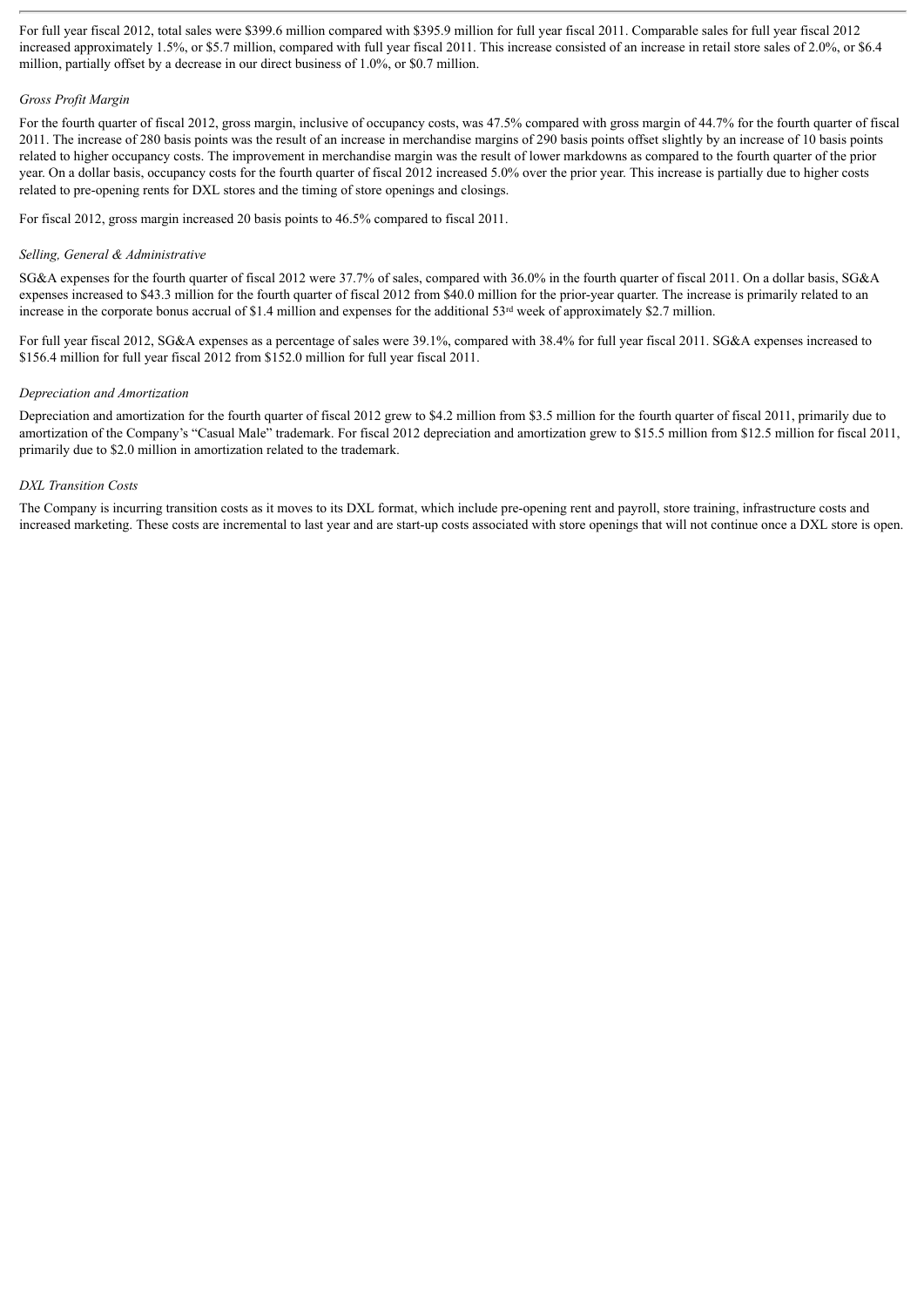The Company's results for the fourth quarter and full year fiscal 2012 include total incremental costs of \$2.4 million, or \$0.03 per diluted share after-tax, and \$9.0 million, or \$0.11 per diluted share after-tax, respectively. (See "Non-GAAP Measures" below.) These incremental costs include \$0.8 million in pre-opening occupancy costs, \$6.2 million in SG&A costs and the \$2.0 million in trademark impairment.

#### *Income Taxes*

As a result of its valuation allowance being substantially reversed in the fourth quarter of fiscal 2011, the Company has returned to a normal tax provision for fiscal 2012. Accordingly, for full year fiscal 2012, the effective tax rate was 39.4% compared with 10.0% for full year fiscal 2011. The effective tax rate for the full year fiscal 2011 was reduced from the statutory rate due to the utilization of fully reserved NOL carryforwards.

#### *Income from Continuing Operations*

Income from continuing operations for the fourth quarter of fiscal 2012 was \$4.2 million, or \$0.09 per diluted share, compared with \$34.1 million, or \$0.71 per diluted share, a year earlier. Income from continuing operations increased \$0.01 per diluted share as compared to an adjusted income from continuing operations of \$0.08 per diluted share for the fourth quarter of fiscal 2011.

Income from continuing operations for full year fiscal 2012 was \$8.1 million, or \$0.17 per diluted share, compared with income from continuing operations of \$44.8 million, or \$0.93 per diluted share, for fiscal 2011. Assuming a normal tax rate of 40.0% for fiscal 2011, and excluding the tax benefit and impairment charge, adjusted income from continuing operations for fiscal 2011 was \$10.7 million, or \$0.22 per diluted share. (See below for a reconciliation of adjusted income from continuing operations, a non-GAAP measure.)

#### *Net Income*

Net income for the fourth quarter of fiscal 2012 was \$4.2 million, or \$0.09 per diluted share, compared with \$33.5 million, or \$0.70 per diluted share, for the fourth quarter of fiscal 2011. The results for the fourth quarter of fiscal 2012 include costs of \$2.4 million, or \$0.03 per diluted share, related to the DXL store growth initiative. The fourth quarter of 2011 included a non-recurring income tax benefit of \$42.5 million and a partial, non-cash impairment charge of \$23.1 million against the "Casual Male" trademark. Excluding these items from the fourth quarter of 2011 and assuming a normal tax rate of 40.0%, adjusted net income was \$3.1 million, or \$0.06 per diluted share.

Net income for full year fiscal 2012 was \$6.1 million, or \$0.13 per diluted share, compared with \$42.7 million, or \$0.89 per diluted share, for full year fiscal 2011. Assuming a normal tax rate of 40.0% for fiscal 2011, and excluding the tax benefit and impairment charge, adjusted net income for full year fiscal 2011 was \$8.6 million, or \$0.18 per diluted share. The lower earnings, on a comparable non-GAAP tax basis, is primarily due to the investment in the DXL strategy. (See below for a reconciliation of adjusted net income, a non-GAAP measure.)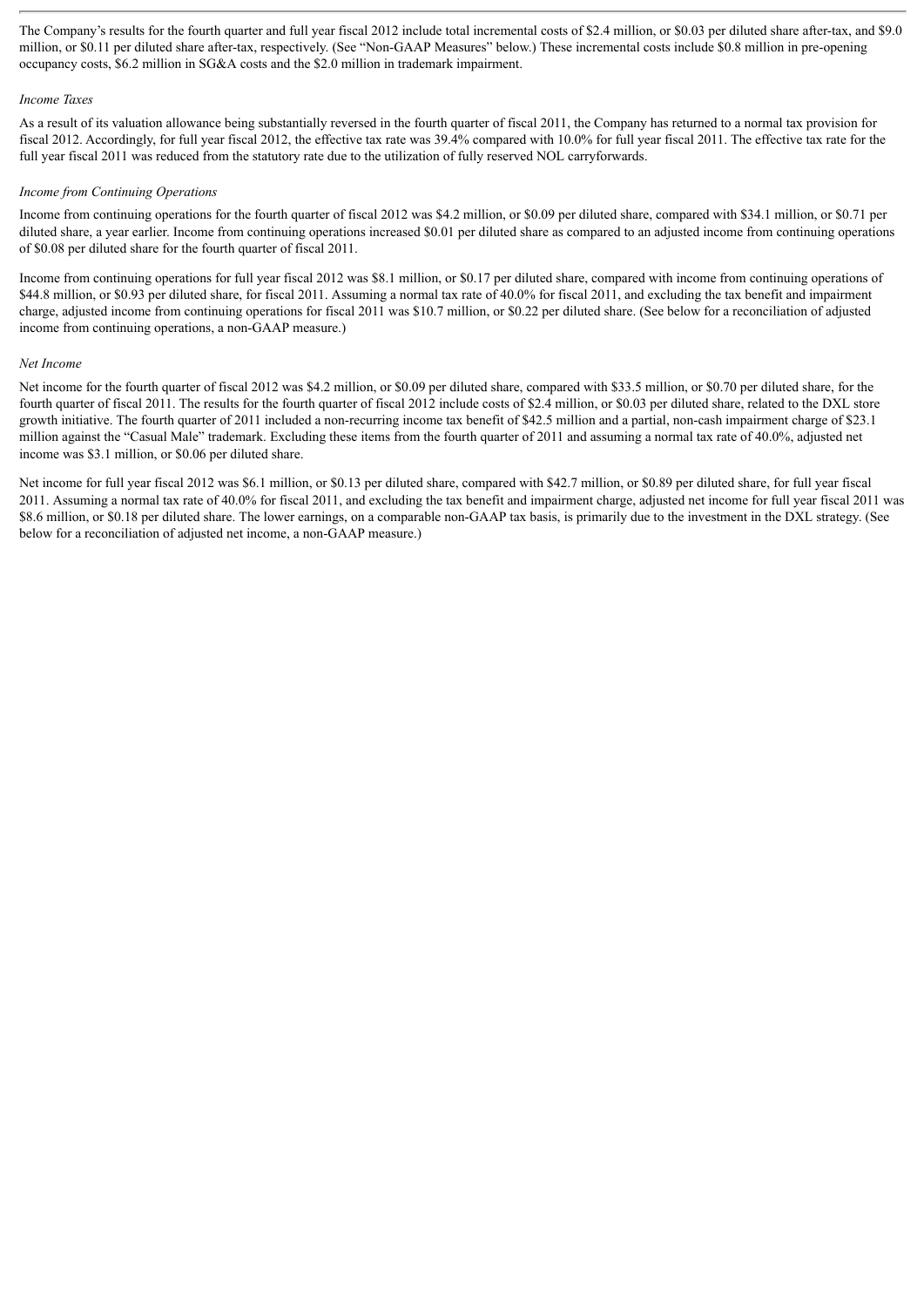#### *Cash Flow*

Cash flow from operations was \$29.9 million for fiscal 2012 compared with \$23.4 million for fiscal 2011. Free cash flow from operations (as defined below under "Non-GAAP Measures") decreased by \$7.9 million to \$(2.5) million from \$5.4 million for fiscal 2011, largely due to the increase in capital expenditures associated with the new DXL store openings.

## *Balance Sheet & Liquidity*

At February 2, 2013, the Company had cash and cash equivalents of \$8.2 million, no outstanding borrowings, and \$71.0 million available under its credit facility.

Inventory was \$104.2 million, flat with year end fiscal 2011. On a unit basis, inventory decreased 4.0% compared to fiscal 2011.

#### **Retail Store Information**

The Company is in the process of significantly transforming its business as it accelerates the DXL store openings and the closure of Casual Male XL stores. The DXL stores outperform the Casual Male XL stores and, as the chain is converted, the Company believes that the sales growth will improve. However, during the transition, the Company is experiencing some sales erosion among its Casual Male XL stores located near its DXL stores. On a comparable sales basis, sales from the DXL stores represented 18.0% of the Company's retail store sales for the fourth quarter and 13.0% for fiscal 2012.

|                           |                      | Year End 2011   |                      | Year End 2012   |                      | Year End 2013E |
|---------------------------|----------------------|-----------------|----------------------|-----------------|----------------------|----------------|
|                           | # of                 | Sq Ft.          | $#$ of               | Sq Ft.          | # of                 | Sq Ft.         |
| <b>Casual Male XL</b>     | <b>Stores</b><br>420 | (000's)<br>.496 | <b>Stores</b><br>352 | (000's)<br>.241 | <b>Stores</b><br>238 | (000's)<br>829 |
| <b>Destination XL</b>     | 16                   | 159             | 48                   | 475             | 112                  | .018           |
| <b>Rochester Clothing</b> | 14                   | 122             | 12                   | 108             | 10                   | 75             |
| <b>Total</b>              | 450                  | 1,777           | 412                  | 1,824           | 360                  | 1,922          |

#### **Fiscal 2013 Outlook**

Management's guidance for the fiscal year ending February 1, 2014 is as follows:

- Comparable sales increase of 8.5% to 10.0% and total sales of \$415.0 million to \$420.0 million, driven by the continued DXL expansion and growth in the direct business both benefitting from the national media campaigns planned for the Spring and Fall seasons.
- Gross profit margin is expected to change  $+/-20$  basis points from fiscal 2012 to a range of 46.3% to 46.7%.
- SG&A costs are expected to increase by approximately \$15.0 to \$17.1 million to approximately \$171.4 to \$173.5 million. SG&A costs are planned to increase primarily related to preopening costs, payroll (both store and support) as well as increased marketing costs associated with two major flights of a national media campaign to raise DXL brand awareness with the Company's target market.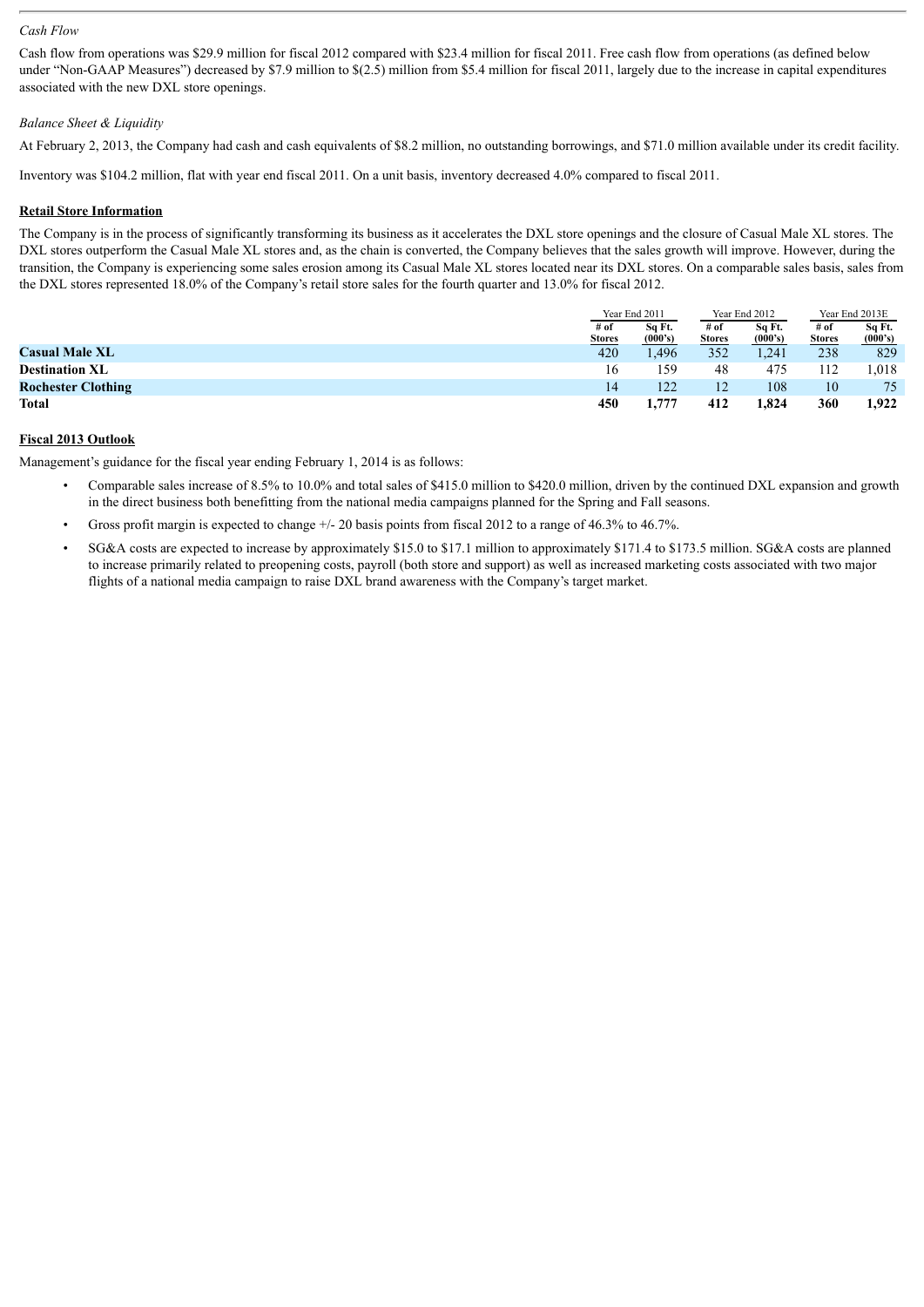- Operating margin in the range of breakeven to 0.5%.
- EBITDA (non-GAAP) in the range of \$20.0 to \$23.0 million.
- Diluted earnings per share of approximately breakeven.
- Negative free cash flow, such that expected borrowings at the end of fiscal 2013 will be \$10.0 to \$15.0 million with estimated deferred tax assets of approximately \$45.3 million which can be utilized to offset future tax liabilities.

#### **Conference Call**

The Company will hold a conference call to review its financial results and business highlights today, Friday, March 15, 2013 at 9:00 a.m. ET. Those who wish to listen to the live webcast should visit the "Investors" section of the Company's website. The live call also can be accessed by dialing: (888) 503-8169. Please reference conference ID: 9284432. For interested parties unable to participate live, an archived version of the webcast may be accessed by visiting the "Events" section of the Company's website for up to one year.

During the conference call, the Company may discuss and answer questions concerning business and financial developments and trends. The Company's responses to questions, as well as other matters discussed during the conference call, may contain or constitute information that has not been disclosed previously.

#### **Non-GAAP Measures**

In addition to financial measures prepared in accordance with generally accepted accounting principles (GAAP), the above discussion refers to non-GAAP adjusted income from continuing operations and adjusted net income, with the corresponding per diluted share amounts ("non-GAAP" or "adjusted"). These measures should not be considered superior to or as a substitute for income from continuing operations or net income derived in accordance with GAAP. The Company believes that these non-GAAP measures are useful as an additional means for investors to evaluate the Company's operating results, when reviewed in conjunction with the Company's GAAP financial statements. The Company believes the inclusion of these non-GAAP measures enhances an investor's understanding of the underlying trends in the Company's business and provide for better comparability between different periods in different years.

The above discussion refers to free cash flow and EBITDA (earnings before income taxes and depreciation and amortization), which are also non-GAAP measures. The presentation of these non-GAAP measures are not measures determined by GAAP and should not be considered superior to or as a substitute for net income or cash flows from operating activities or any other measure of performance derived in accordance with GAAP. In addition, all companies do not calculate non-GAAP financial measures in the same manner and, accordingly, the measures "free cash flows" and "EBITDA" presented in this release may not be comparable to similar measures used by other companies. The Company calculates free cash flows as cash flow from operating activities less capital expenditures and less discretionary store asset acquisitions, if applicable. The Company calculates forecasted EBITDA for fiscal 2013 of \$20.0-\$23.0 million as forecasted operating income of breakeven to \$3.0 million plus the add-back of depreciation and amortization of \$20.0 million.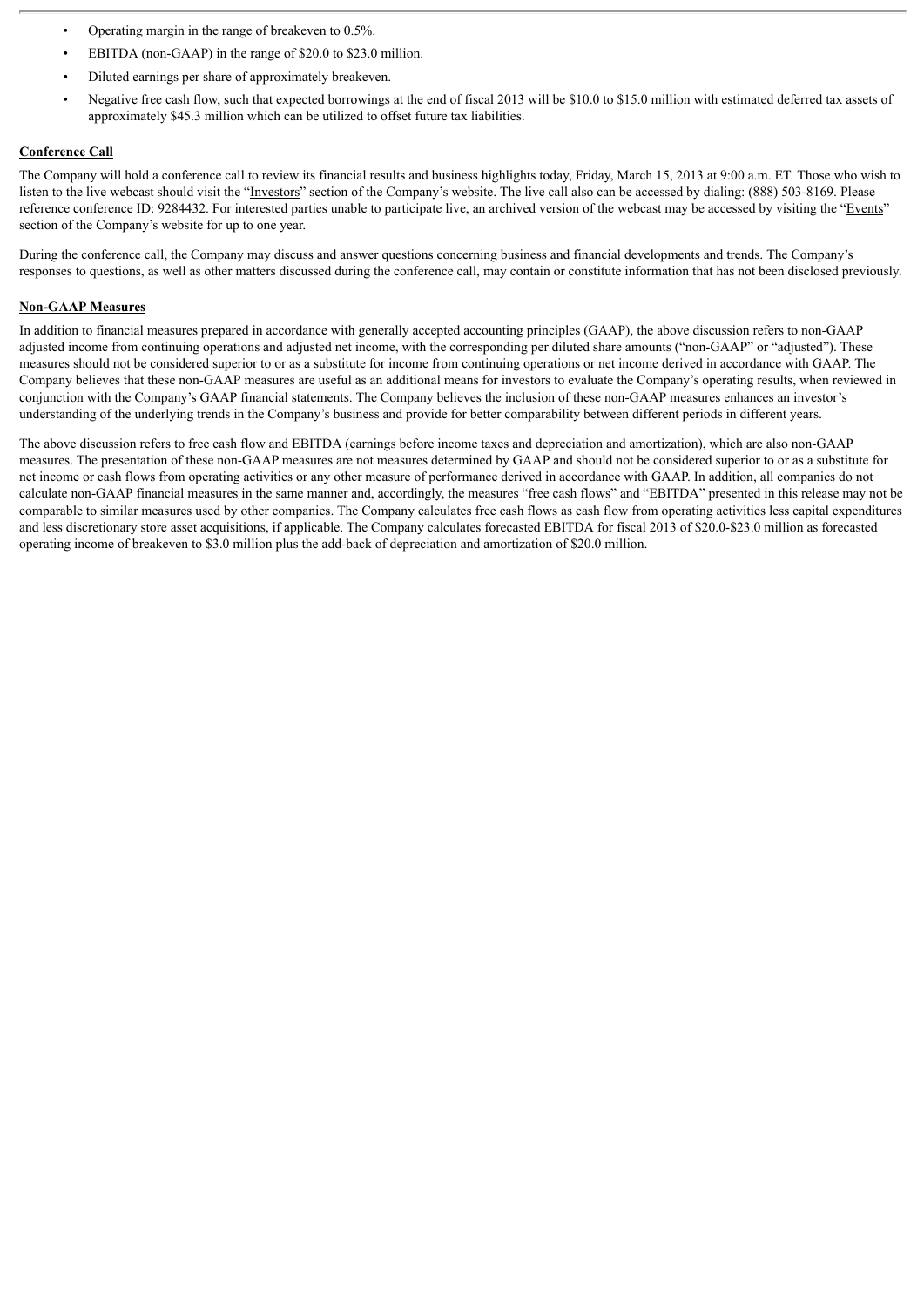The above discussion also includes the earnings per share impact of incremental costs that have been incurred in connection with the Company's DXL growth initiative of \$2.4 million, or \$0.03 per diluted share, and \$9.0 million, or \$0.11 per diluted share, for the fourth quarter and full year 2012, respectively. The \$0.03 per diluted share was calculated, using the fourth quarter effective tax rate of 38.4%, by taking the net of \$2.4 million less \$0.9 million of tax divided by outstanding diluted shares of 48.5 million. The \$0.11 per diluted share was calculated, using full year 2012 effective tax rate of 39.4%, by taking the net of \$9.0 million less \$3.5 million of tax divided by outstanding diluted shares of 48.4 million.

Below are tables showing the reconciliation of all GAAP measures to non-GAAP measures.

#### **About Destination XL Group, Inc.**

Destination XL Group, Inc. is the largest multi-channel specialty retailer of big & tall men's apparel with operations throughout the United States, Canada and Europe. The retailer operates under six brands: Destination XL®, Casual Male XL, Rochester Clothing, B&T Factory Direct, ShoesXL and LivingXL. Several catalogs and e-commerce sites, including www.destinationxl.com, make up the Company's direct-to-consumer business. With more than 2,000 private label and name-brand styles to choose from, customers are provided with a unique blend of wardrobe solutions not available at traditional retailers. The Company is headquartered in Canton, Massachusetts. For more information, please visit the Company's investor relations website: http://investor.destinationxl.com/.

#### **Forward-Looking Statements**

*Certain information contained in this press release, including cash flows, operating margins, store counts, revenue and earnings expectations for fiscal 2013 and fiscal 2016, constitute forward-looking statements under the federal securities laws. The discussion of forward-looking information requires management of the Company to make certain estimates and assumptions regarding the Company's strategic direction and the effect of such plans on the Company's financial results. The Company's actual results and the implementation of its plans and operations may differ materially from forward-looking statements made by the Company. The Company encourages readers of forward-looking information concerning the Company to refer to its prior filings with the Securities and Exchange Commission, including without limitation, its Annual Report on Form 10-K filed on March 16, 2012, that set forth certain risks and uncertainties that may have an impact on future results and direction of the Company.*

*Forward-looking statements contained in this press release speak only as of the date of this release. Subsequent events or circumstances occurring after such date may render these statements incomplete or out of date. The Company undertakes no obligation and expressly disclaims any duty to update such statements.*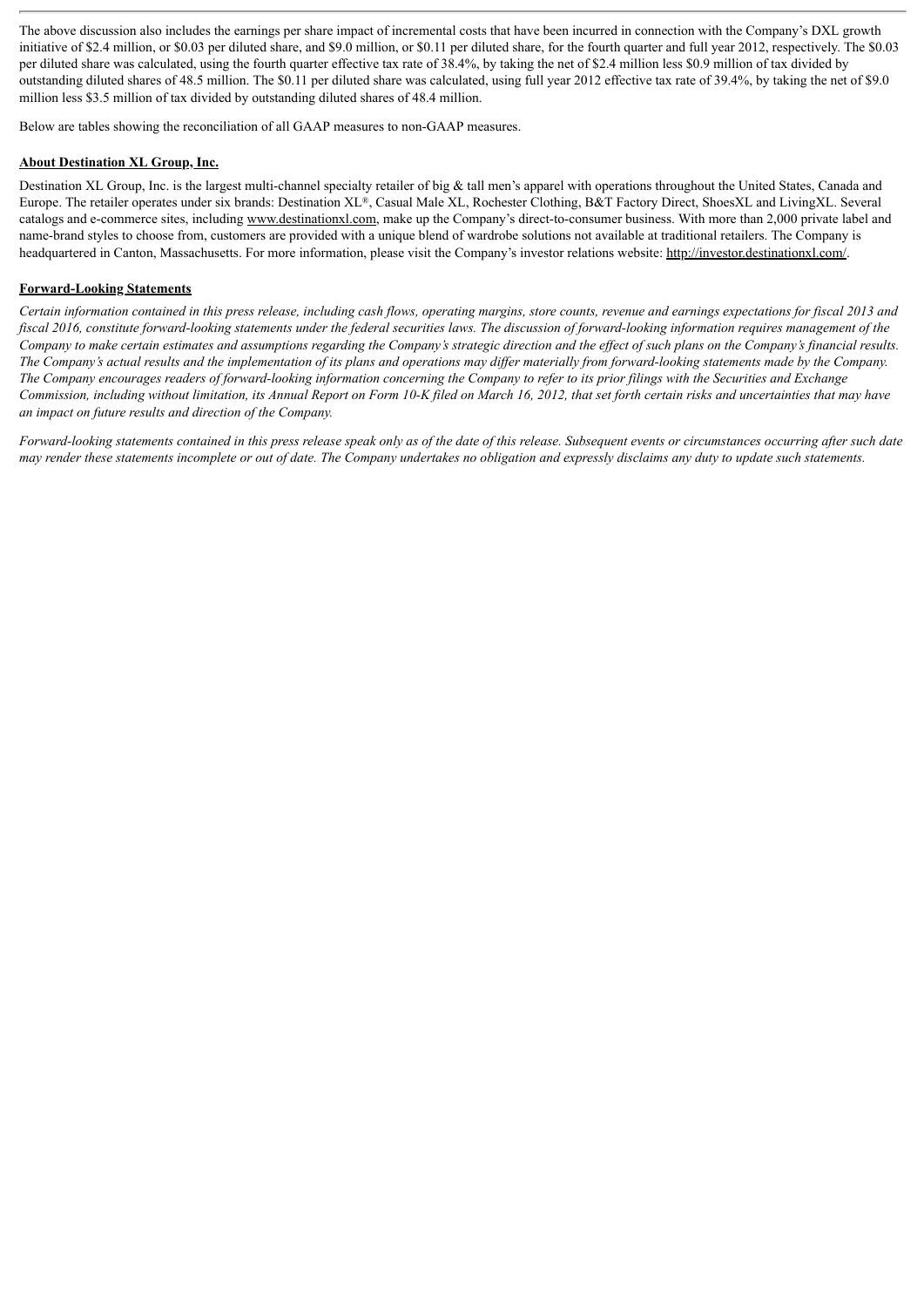#### DESTINATION XL GROUP, INC. CONSOLIDATED STATEMENTS OF OPERATIONS (In thousands, except per share data)

|                                                       |               | For the three months ended |               |                  | For the year ended |                  |              |                  |
|-------------------------------------------------------|---------------|----------------------------|---------------|------------------|--------------------|------------------|--------------|------------------|
|                                                       |               | February 2, 2013           |               | January 28, 2012 |                    | February 2, 2013 |              | January 28, 2012 |
| <b>Sales</b>                                          | $\mathcal{S}$ | 114,858                    | $\mathcal{S}$ | 111,074          | $\mathbb{S}$       | 399,640          | $\mathbb{S}$ | 395,867          |
| Cost of goods sold including occupancy                |               | 60,346                     |               | 61,369           |                    | 213,881          |              | 212,691          |
| Gross profit                                          |               | 54,512                     |               | 49,705           |                    | 185,759          |              | 183,176          |
| Expenses:                                             |               |                            |               |                  |                    |                  |              |                  |
| Selling, general and administrative                   |               | 43,292                     |               | 39,952           |                    | 156,366          |              | 151,999          |
| Provision for trademark impairment                    |               |                            |               | 23,110           |                    |                  |              | 23,110           |
| Depreciation and amortization                         |               | 4,191                      |               | 3,505            |                    | 15,469           |              | 12,533           |
| Total expenses                                        |               | 47,483                     |               | 66,567           |                    | 171,835          |              | 187,642          |
| Operating income                                      |               | 7,029                      |               | (16, 862)        |                    | 13,924           |              | (4, 466)         |
| Other income (expense), net                           |               |                            |               |                  |                    |                  |              | (252)            |
| Interest expense, net                                 |               | (183)                      |               | (172)            |                    | (621)            |              | (556)            |
| Income from continuing operations before income taxes |               | 6,846                      |               | (17,034)         |                    | 13,303           |              | (5,274)          |
| Provision (benefit) for income taxes                  |               | 2,627                      |               | (51, 112)        |                    | 5,244            |              | (50,078)         |
| Income from continuing operations                     |               | 4,219                      |               | 34,078           |                    | 8,059            |              | 44,804           |
| Loss from discontinued operations, net of taxes       |               |                            |               | (586)            |                    | (1,933)          |              | (2,141)          |
| Net income                                            | \$            | 4,219                      | \$            | 33,492           | \$                 | 6,126            | \$           | 42,663           |
| Net income per share - basic:                         |               |                            |               |                  |                    |                  |              |                  |
| Income from continuing operations                     | \$            | 0.09                       | \$            | 0.72             | \$                 | 0.17             | \$           | 0.94             |
| Loss from discontinued operations                     | $\$$          |                            | $\mathbb{S}$  | (0.01)           | $\mathbb S$        | (0.04)           | $\mathbb S$  | (0.05)           |
| Net income per share -basic                           | <sup>\$</sup> | 0.09                       | \$            | 0.70             | \$                 | 0.13             | \$           | 0.90             |
| Net income per share - diluted:                       |               |                            |               |                  |                    |                  |              |                  |
| Income from continuing operations                     | \$            | 0.09                       | \$            | 0.71             | \$                 | 0.17             | \$           | 0.93             |
| Loss from discontinued operations                     | $\mathbb S$   |                            | $\mathbb S$   | (0.01)           | $\mathbb S$        | (0.04)           | $\mathbb S$  | (0.04)           |
| Net income per share- diluted                         | <sup>\$</sup> | 0.09                       | <sup>\$</sup> | 0.70             | \$                 | 0.13             | $\mathbf S$  | 0.89             |
| Weighted-average number of common shares outstanding: |               |                            |               |                  |                    |                  |              |                  |
| Basic                                                 |               | 48,115                     |               | 47,543           |                    | 47,947           |              | 47,424           |
| Diluted                                               |               | 48,504                     |               | 48,131           |                    | 48,385           |              | 48,044           |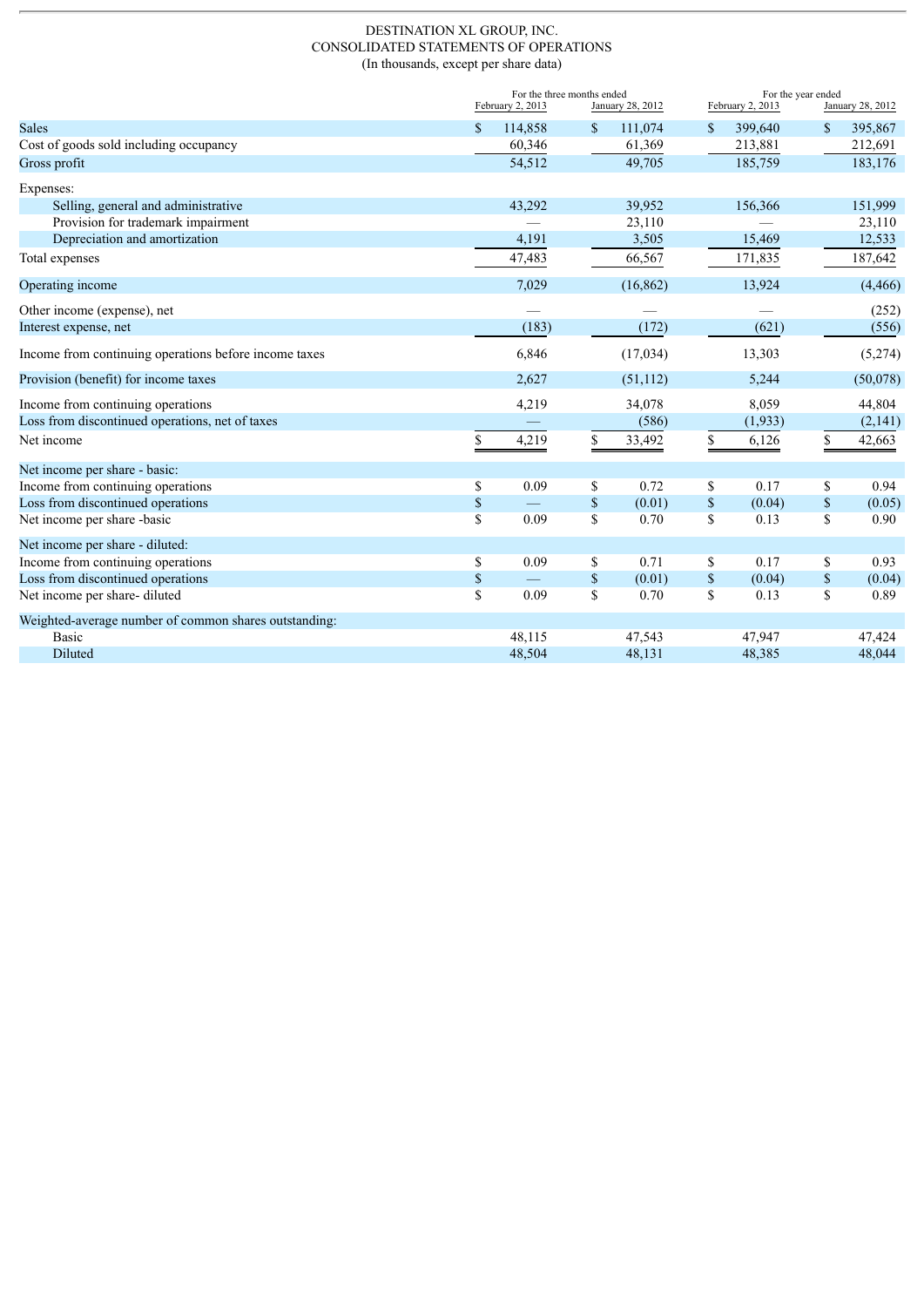#### DESTINATION XL GROUP, INC. CONSOLIDATED BALANCE SHEETS February 2, 2013 and January 28, 2012 (In thousands)

|                                                          | February 2.<br>2013 | January 28,<br>2012 |
|----------------------------------------------------------|---------------------|---------------------|
| <b>ASSETS</b>                                            |                     |                     |
| Cash and cash equivalents                                | \$8,162             | \$10,353            |
| Inventories                                              | 104,211             | 104,167             |
| Other current assets                                     | 14,088              | 18,887              |
| Property and equipment, net                              | 65,942              | 45,933              |
| Intangible assets                                        | 6,256               | 8,654               |
| Deferred tax assets                                      | 45,313              | 43,935              |
| Other assets                                             | 1,973               | 1,792               |
| Total assets                                             | \$245,945           | \$233,721           |
| LIABILITIES AND STOCKHOLDERS' EQUITY                     |                     |                     |
| Accounts payable, accrued expenses and other liabilities | \$65,683            | \$58,847            |
| Deferred gain on sale-leaseback                          | 19,050              | 20,516              |
| Stockholders' equity                                     | 161,212             | 154,358             |

Total liabilities and stockholders' equity  $\overline{$245,945}$   $\overline{$233,721}$